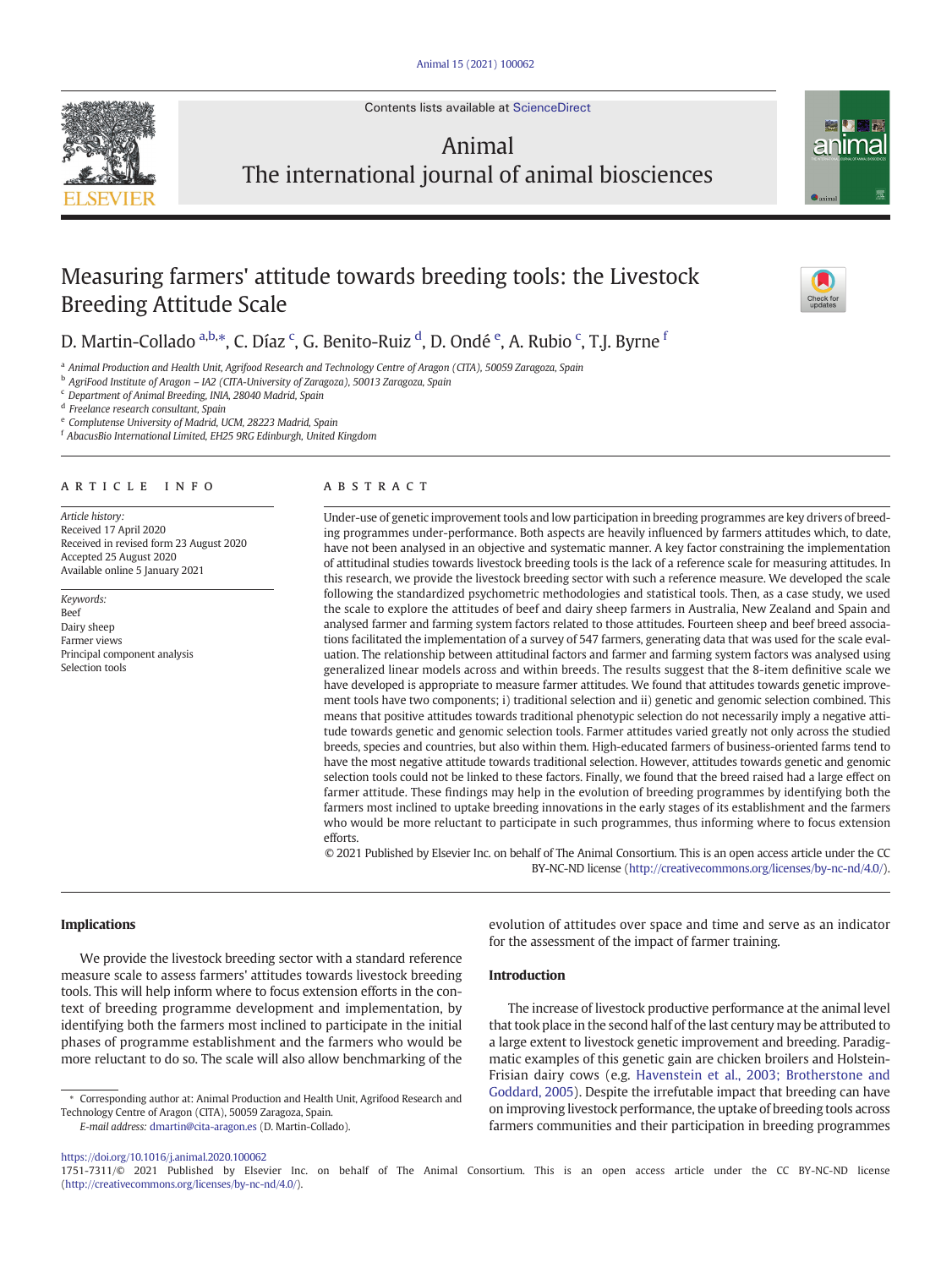has happened at a very variable pace across world regions, species and breeds (e.g. [Sise et al., 2012; Miglior et al., 2017\)](#page-7-0). A low turnout in breeding programmes and under-use of breeding tools have been suggested to be major drivers of breeding programme underperformance ([Serradilla, 2008; Nielsen et al., 2011 and 2014](#page-7-0)). Yet, the study of the factors influencing farmer uptake of breeding tools and participation in breeding programmes has been overshadowed in the scientific literature by the development of methods for genetic evaluation, the construction of selection indices, as well as the development of computational algorithms to be able to incorporate genomic data into breeding programmes. This tendency has been apparently changing in recent years as social drivers of breeding programmes are gaining increasing attention in the scientific community. To date, the focus of these studies has been on analysing farmers' preferences for animal traits to inform the development or update of breeding objectives aiming to increase farmer participation in breeding programmes ([Byrne et al., 2016; Paakala et al., 2018\)](#page-7-0). However, to our knowledge, farmers' attitudes towards livestock breeding tools have not been analysed yet in an objective and systematic manner.

Human attitudes have been extensively proven to determine intention and influence human behaviour. For example, regarding consumer behaviour, attitudes are a key component when trying to explain and/or predict buyers' preferences and behaviours from a psychological perspective. The influence of farmers' attitudes on their decision-making is not an exception. Evidence shows that farmers' attitudes influence their behaviour and choice making in several areas, such as farm environmental management (e.g. [Ahnström et al., 2009\)](#page-7-0), welfare and health management (e.g. [Jansen et al., 2009](#page-7-0)) or adoption of new technologies and policies (e.g. [Edwards-Jones, 2006](#page-7-0)). In this sense, [Munoz et al.](#page-7-0) [\(2019\)](#page-7-0) showed how positive attitudes towards handling sheep influenced farm management behaviour, fostering positive ewe welfare outcomes. Therefore, farmers' attitudes towards breeding very likely influence how they approach breeding and how readily they uptake breeding tools, as noted by several authors (e.g. [Kinghorn et al., 2002;](#page-7-0) [Nielsen et al., 2014; Ragkos and Abas, 2015](#page-7-0)).

One of the main problems of the study of farmers' attitudes towards livestock genetic improvement tools is the lack of standardized tools to measuring such attitudes. A solution to this problem would be the development of a reference scale of farmers' attitudes towards genetic improvement tools, similar to those widely used in other science fields (e.g. [Dunlap et al., 2000; Hawcroft and Milfont, 2010](#page-7-0)). Such a scale would allow benchmarking of farmers' attitudes across time, a comparison among groups of farmers (e.g. raising different breeds or livestock species) and an analysis of the factors driving attitudinal difference. In addition, such a scale would be useful for improving the design of breeding programmes in general, to design tailored extension activities to increase farmer uptake of breeding tools and to assess the impact of extension, which in turn will demonstrate to stakeholders the impact of their extension activities.

The analysis and measurement of peoples' attitudes and the development of attitude scales are a scientific field, which psychologists have been researching and developing for a long time. Attitude scales have been used in the psychometry field since its first applications in the beginning of twentieth century; therefore, methods, tools and statistical models are well-developed and readily available ([Fabrigar](#page-7-0) [et al., 1995\)](#page-7-0).

In livestock breeding, there have been three steps of evolution of approaches and tools: traditional selection (based on the external observation of animal appearance and/or raw phenotype or their progeny), genetic selection (based on the estimation of genetic values combining phenotypes and pedigree) and genomic selection (incorporating genomic information to the genetic evaluation procedures or combining phenotypes and genotypes). These three steps have likely led to three attitudinal paradigms in the livestock farmer community, all currently coexisting. The prevalence of each paradigm and its relative importance in a given farmer community will likely depend on a number of factors such as livestock species, breed, farming system, region and country and surely will be influenced by farmer profiles.

In this context, the purpose of this research is to provide the livestock breeding sector with a reference measure to assess farmers' attitude towards animal breeding tools. Then, as a case study, we used the scale to explore the attitudes of farmer raising several beef and sheep breeds in Australia, New Zealand, and Spain and analysed potential farmer profile and farming system factors related to those attitudes. Finally, we discuss the potential use of the developed scale for breeding programme design and implementation.

# The Livestock Breeding Attitude Scale

# Material and methods

In short, the development of attitude scales consists of three consecutive steps: i) item definition, ii) item analysis and reliability assessment and iii) validity evidence based on internal structure ([Netemeyer et al., 2003](#page-7-0)).

## Item definition

An attitude can be defined as "a psychological tendency that is expressed by evaluating a particular entity with some degree of favour or disfavour" [\(Eagly and Chaiken, 1993\)](#page-7-0). Attitude scales consist of a fixed set of attitudinal statements (i.e. "items" in the rest of the manuscript) across which agreement scores, derived from Likert scales, are used to determine respondents' total level of agreement with the issue under analysis. Items must be carefully designed to measure peoples' attitudes in all relevant aspects of the issues of interest. In order to get an adequate representation of the attitudinal content that we aim to evaluate (i.e., content validity or evidence based on test content; see [Sireci and Faulkner-Bond, 2014\)](#page-7-0), four elements have been considered: domain definition, domain representation, domain relevance and appropriateness of the test development process. The initial list of items of the scale was thoughtfully discussed and defined in an iterative process by a group of geneticists and two psychologists expert in attitude scales development and psychometry formed ad hoc for this task. The group of geneticists had wide experience in animal breeding and in the establishment and development of breeding programmes, and a long history of collaboration with farmers and breeders associations. The item definitions were made under the assumption that the three steps of evolution of breeding methods and tools (i.e. traditional selection, genetic selection and genomic selection) have led to three attitudinal components (i.e. paradigms). The initial list consisted of 14 items: 10 which covered the three hypothesized livestock breeding components, plus four across-paradigms items related to farmers attitudes towards the maintenance of breed features, crossbreeding, farmer collaboration in breeding programmes and the use of reproductive technologies in breeding ([Table 1](#page-2-0)). Eleven items were worded such that the agreement reflects acceptance of the tools the statement refers to, while in the rest (items 6, 8, and 12 in [Table 1\)](#page-2-0), disagreement reflects acceptance. The position of items within the questionnaire did not follow any particular order. To assess respondents' agreement with items, we used a six-level Likert scale (1-Totally disagree, 2-Disagree, 3-Somewhat disagree, 4-Somewhat agree, 5-Agree, and 6-Totally agree) which avoids central tendency bias. In addition, we included an "I do not know/I do not have an opinion on this" option.

## Item analysis and reliability coefficient

The quality of the attitude scale as a measurement instrument was assessed through the analysis of different psychometric properties, univariate and bivariate item analysis and reliability estimation. Mean and SD as well as sample skewness per item were used for item analysis. Reliability (or internal consistency) was assessed using Cronbach's  $\alpha$  (and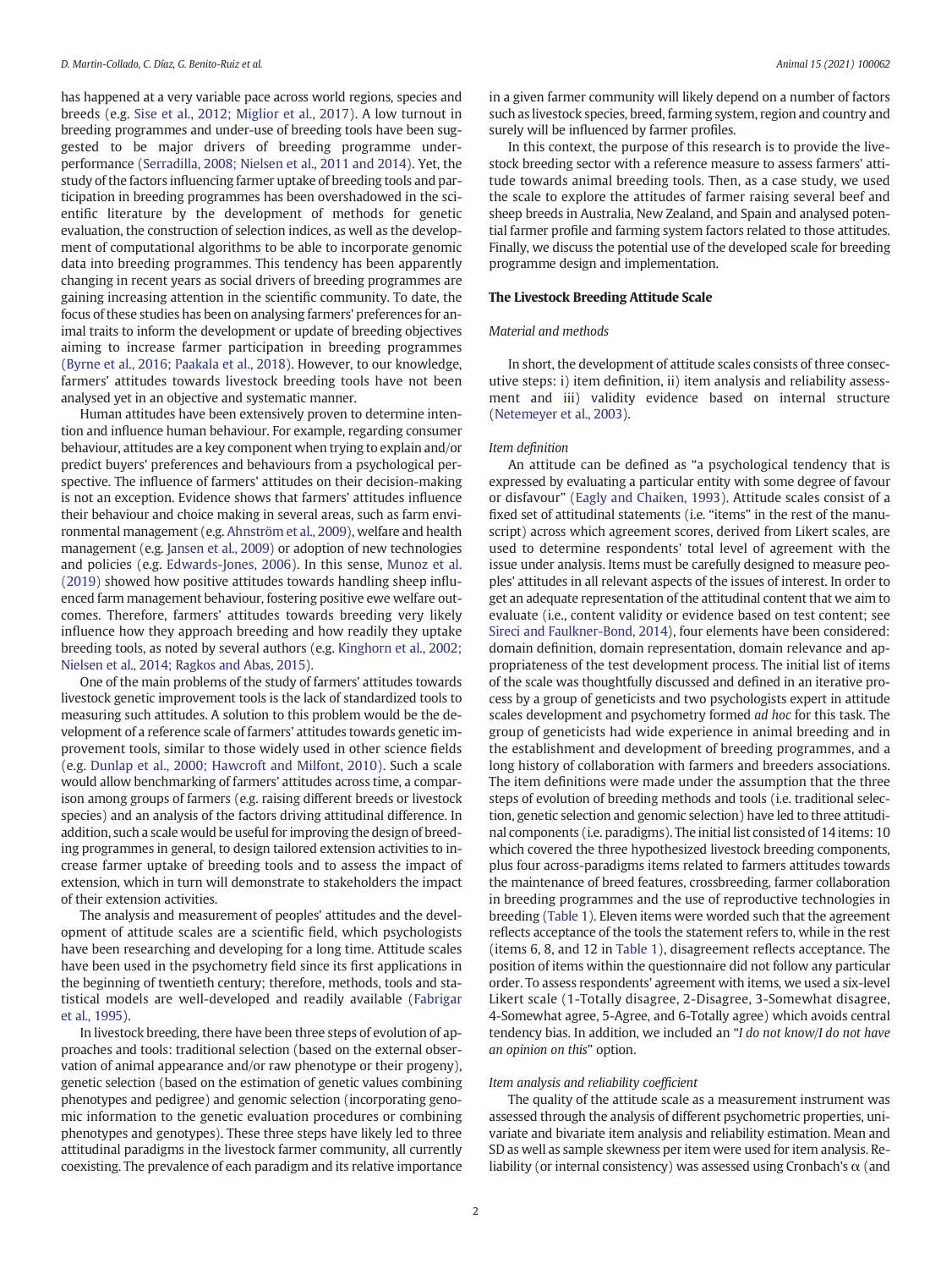#### <span id="page-2-0"></span>Table 1

Initial 14-item list of attitudinal statements.

| Attitudinal<br>dimension <sup>1</sup> |    | $Order2$ Items <sup>3</sup>                                                                                                                    |
|---------------------------------------|----|------------------------------------------------------------------------------------------------------------------------------------------------|
| Traditional                           | 4  | The appearance of a bull/cow <sup>4</sup> is sufficient for telling its performance.                                                           |
| selection                             | 10 | The appearance of progeny fully indicates how good the bull/cow is.                                                                            |
|                                       | 8  | I do not need written recorded performance data on a bull/cow to fully know how good the animal is.                                            |
| Genetic                               |    | Using genetic merit (breeding value) to select bull/cows improves the performance of beef better and faster than other ways of selecting.      |
| selection                             | 6  | The genetic merit (breeding value) of bulls/cows does not help in the performance of their offspring.                                          |
|                                       |    | Combining information from several traits into selection indices is the best way to summarise genetic merit information (breeding values).     |
| Genomic                               |    | The use of genomic and DNA/gene information to select bull/cows will improve the performance of sheep better and faster than any other method. |
| selection                             |    | It is important that opportunities for selection of beef with genomic and DNA/gene information are fully utilized.                             |
|                                       | 9  | Genomic and DNA/gene information will be the only information used to select bull/cows in the future.                                          |
|                                       | 11 | It is important that opportunities for selection of beef cattle with new genetic developments (transcriptomics, epigenetics, gene regulation   |
|                                       |    | networks and metagenomic) are fully utilized.                                                                                                  |
| Across                                |    | It is very important to maintain the breed features of bull/cows.                                                                              |
| dimensions                            | 14 | Crossing animals of different breeds is a bad method of improving beef performance.                                                            |
|                                       | 13 | In order to improve the performance of my herd collaboration in animal comparison with other farmers is crucial.                               |
|                                       | 12 | Reproductive technologies (artificial insemination, embryo transfer) are not useful ways of improving beef performance.                        |

Hypothesized attitudinal dimension.

Order in which items are presented in the survey.

Question wording: "Below you will find some statements about selection of bulls and cows. Please, indicate how much do you agree/disagree with each of them".

<sup>4</sup> "Bull/cow" was replaced by "Ram/ewe" in the questionnaires for sheep farmers.

the 95% confidence interval (CI) obtained by calculating the intra-class correlation), which is the most usual estimate of reliability of psychometric tests such as attitude scales [\(Netemeyer et al., 2003\)](#page-7-0). Because we hypothesized that farmers' attitudes towards genetic improvement tools have three attitudinal components (see above), the estimation of reliability has been calculated based on the results of a Principal Component Analysis (PCA, see below). As thumbnail rule, Cronbach's α value of 0.6 is usually considered the limit value above which an attitude scale can be used for research purposes, values below 0.5 would indicate a scale with low reliability ([Kerlinger and Lee, 2002\)](#page-7-0).

## Validity evidence based on internal structure

This kind of construct validity refers to the degree to which the relationships among scale items and scale components contribute to the construct on which the proposed test score interpretations are based (e.g. [Rios and Wells, 2014\)](#page-7-0). As noted above, the scale was designed considering three a priori components, which would cover the three (hypothesized) existing attitudinal breeding paradigms. Following the usual protocols (e.g., [Hair et al., 2010](#page-7-0)), two statistical tests were used to evaluate the suitability of our data to structure detection: the Kaiser-Meyer-Olkin (KMO) test of sampling adequacy and the Bartlett's test of sphericity. Following [Dunlap et al. \(2000\)](#page-7-0), the internal structure of the data was evaluated by PCA with Varimax rotation for orthogonal components using the "Psych" package of R software [\(Revelle, 2019](#page-7-0)). In addition, we applied Oblimin rotation to evaluate the correlation between components and ensure that the use of Varimax rotation was adequate [\(Fabrigar et al., 1999](#page-7-0)). The number of components to consider was determined by Parallel Analysis (PA) [\(Thompson, 2004](#page-7-0)).

#### Survey and sample

The list of items of the scale was the core section of a questionnaire which also included a wide range of questions related to farming system, farmer profile and farmer breeding strategies and use of breeding tools (Supplementary Material S1). This additional information was used to explore the relationship between farmer attitudes, farmer profiles and farming system characteristics. The survey was implemented both face-to-face and online in Spain, New Zealand and Australia, from September 2017 to July 2018 (Table 2). Fourteen sheep and beef breed associations were involved in the study by facilitating the implementation of the survey with their associated farmers (either commercial or breeder), both by advertising the online survey and by carrying out face-to-face surveys. All farmers in the associations were invited to voluntarily complete the survey. Initially, 617 surveys were received. Surveys with more than 3

missing values in the attitude scale questions were removed from the analysis. The definitive data set consisted of 547 surveys (Table 2). Specifically, for the evaluation of the scale, only surveys without any missing values in the scale questions were used ( $n = 348$ ).

## Results

# Scale evaluation

Parallel analysis results suggest the existence of four components in the attitude scale. The results of the KMO (0.7) and the Bartlett's test of sphericity ( $\chi^2$  = 984.6; P < 0.001) showed enough sampling adequacy for the implementation of a data reduction technique. The results of the PCA on the 14-item initial list suggest the removal of four items. Items

#### Table 2

Number of surveys implemented across countries, species and breeds.

| Country   | Species and<br>breeds    | Total<br>number<br>of surveys <sup>1</sup> | Number of<br>surveys<br>used in the<br>construction<br>of the scale <sup>2</sup> | Number of<br>surveys used<br>in the case<br>stud $v^3$ |
|-----------|--------------------------|--------------------------------------------|----------------------------------------------------------------------------------|--------------------------------------------------------|
| Spain     | <b>Beef</b>              | 328                                        | 213                                                                              | 232                                                    |
|           | Asturiana de<br>Valles   | 55                                         | 41                                                                               | 43                                                     |
|           | Avileña-Negra<br>Ibérica | 26                                         | 18                                                                               | 24                                                     |
|           | Morucha                  | 6                                          | 2                                                                                |                                                        |
|           | Parda de                 | 30                                         | 9                                                                                | 23                                                     |
|           | Montaña                  |                                            |                                                                                  |                                                        |
|           | Pirenaica                | 68                                         | 41                                                                               | 50                                                     |
|           | Retinta                  | 4                                          | 3                                                                                |                                                        |
|           | Rubia Gallega            | 136                                        | 98                                                                               | 92                                                     |
|           | Otros                    | 3                                          | 1                                                                                |                                                        |
|           | Sheep                    | 116                                        | 63                                                                               | 84                                                     |
|           | Assaf                    | 29                                         | 18                                                                               | 21                                                     |
|           | Churra                   | 11                                         | 7                                                                                |                                                        |
|           | Latxa                    | 33                                         | 9                                                                                | 29                                                     |
|           | Manchega                 | 41                                         | 28                                                                               | 34                                                     |
|           | Otros                    | 2                                          | 1                                                                                |                                                        |
| Australia | Beef (Angus)             | 57                                         | 41                                                                               | 43                                                     |
| New       | Beef (Hereford)          | 23                                         | 14                                                                               | 20                                                     |
| Zealand   | Beef (Simmental)         | 23                                         | 17                                                                               | 20                                                     |
|           | Total                    | 547                                        | 348                                                                              | 399                                                    |

 $1$  The data set includes surveys with up to 3 missing values in attitude scale questions.

<sup>2</sup> Surveys with no missing values in the attitude scale questions.

Surveys of breeds with more than 20 farmers surveyed.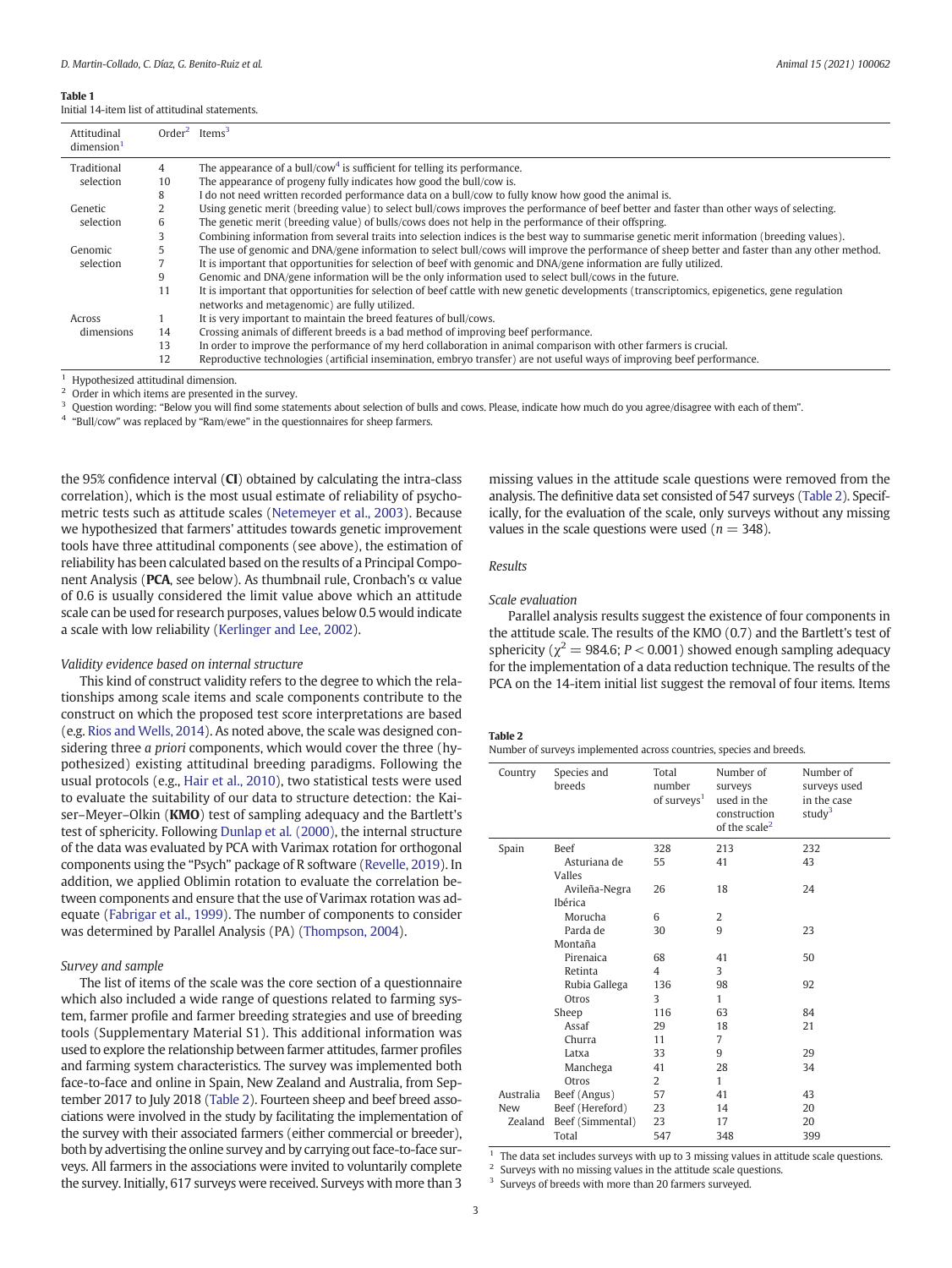12 and 13 [\(Table 1\)](#page-2-0) were removed due to their low communality level (below 0.3; [Brown, 2015\)](#page-7-0) in the initial analysis. Items 6 and 8 were removed because they made it difficult to obtain a simple structure (i.e. items with relevant factor loadings on only one component).

Then, PCA was implemented again on the resulting 10-item provisional list, and its results again suggested the existence of four components. Table 3 shows the factor loadings on the 10-item list (KMO  $=$ 0.68; Bartlett's tests:  $\chi^2 = 690.5$ ;  $P < 0.001$ ). The Oblimin rotation-determined correlation values between factors were very close to zero (0.14 was the highest correlation obtained), confirming the adequacy of using Varimax rotation. The four components detected were the following two multi-item components (A and B), and two components comprising one individual item each (Table 3):

- Traditional Selection Component (Component A). This component corresponds to an attitudinal dimension that relates to the traditional selection paradigm. It consists of two items that focuses on the appearance of breeding animals (i.e. phenotypic features) as an indicator of animal genetic merit.
- Genetic and Genomic Selection Component (Component B). This component corresponds to an attitudinal dimension that relates to both the genetic and genomic breeding paradigms. It consists of six items related to the use of both genetic and genomic breeding values as indicators of animal genetic merit and the use of technological DNA and gene-related tools to assist in animal selection.

Cronbach  $\alpha$  was 0.67 (95% CI: 0.59–0.73) for Component A and 0.72 (95% CI: 0.67–0.77) for Component B. Factor loadings were moderately high and communality levels of items ranged between 0.49 and 0.78. With these communality levels, the recommendation is to use a sample size of at least 200 observations ([Fabrigar et al., 1999](#page-7-0)) which is well below the sample size of our study.

Therefore, we finally considered that the definitive attitude scale is formed by the eight items that conform Traditional selection Component (i.e. Component A) and Genetic and Genomic Selection Component (i.e. Component B). We call this scale the Livestock Breeding Attitude Scale (LBA scale hereinafter).

# The case study

## Material and methods

After the development of the LBA scale, we used it to explore the attitudes of the sheep and beef farmers (both commercial and breeders) in Australia, New Zealand and Spain. Then, we analysed the relationship between such attitudes and farmer profiles, and farming systems characteristics. For this case study, missing values of LBA scale questions in the data set were substituted using an Expected Maximization algorithm. These types of algorithms have shown to perform properly for multiple imputations in complex multivariate settings ([Schafer and](#page-7-0) [Olsen, 1998; Malan et al., 2020\)](#page-7-0). In addition, observations with any missing values in farm and farming system variables explored (see below) were removed. Finally, we did not consider those breeds with <20 farmer questionnaires delivered. The data set analysed consisted of 399 observations [\(Table 2\)](#page-2-0), including three Spanish dairy sheep breeds, and eight beef breeds, five from Spain, two from New Zealand and one from Australia (Angus). The relationship between LBA attitudinal components and the farmer and farming system variables was analysed by generalized linear models (glm) using the "lme4" package of R software [\(Bates et al., 2015\)](#page-7-0). Specifically, we ran two groups of glm models, one for each LBA component.

We tested 13 independent variables which described farmer profiles and farming system: farmer age (continuous), farmer formal education level (discrete; basic, intermediate or university), farmer dedication (discrete; full-time or part-time), depth of farming heritage (discrete; from a multi-generational farming family or newcomers), country (discrete; Australia, New Zealand or Spain), species (discrete; beef or sheep), breeds (discrete; eleven above mentioned), production system (discrete; extensive/pasture-based, semi-intensive or intensive), farm property regime (discrete; family farm, family business or companyowned business), type of farm (discrete; pure livestock system or mixed agriculture and livestock system), farm size (continuous; relative number of cows/ewes over breed average), source of males (discrete; artificial insemination (AI), livestock markets and fairs, directly to breeders, own herd/flock or several sources) and whether farmer sell reproductive animals (discrete; yes or no). Country, species and breeds

#### Table 3

Descriptive item information and Principal Components Analysis factor loadings of definitive list of attitudinal statements.

| Items <sup>1</sup>                                                                                                                                                                                   |          | $Ss^2$ | Factor loadings on attitudinal<br>components |                |         |         |
|------------------------------------------------------------------------------------------------------------------------------------------------------------------------------------------------------|----------|--------|----------------------------------------------|----------------|---------|---------|
|                                                                                                                                                                                                      |          |        | $A^3$                                        | B <sup>4</sup> | C       | D       |
| 4. The appearance of a bull/cow <sup>5</sup> is sufficient for telling its performance.                                                                                                              | 3.0(1.5) | 0.3    | 0.84                                         | 0.07           | $-0.14$ | $-0.12$ |
| 10. The appearance of progeny fully indicates how good the bull/cow is.                                                                                                                              | 3.1(1.5) | 0.3    | 0.79                                         | 0.09           | $-0.32$ | $-0.22$ |
| 2. Using genetic merit (breeding value) to select bull/cows improves the<br>performance of beef better and faster than other ways of selecting.                                                      | 5.0(1.1) | $-1.6$ | 0.07                                         | 0.5            | $-0.14$ | $-0.12$ |
| 3. Combining information from several traits into selection indices is the best way to<br>summarise genetic merit information (breeding values).                                                     | 4.8(1.0) | $-1.0$ | $-0.04$                                      | 0.57           | 0.39    | $-0.09$ |
| 5. The use of genomic and DNA/gene information to select bull/cows will improve the<br>performance of sheep better and faster than any other method.                                                 | 4.5(1.2) | $-0.9$ | $-0.15$                                      | 0.74           | $-0.34$ | $-0.07$ |
| 7. It is important that opportunities for selection of beef with genomic and<br>DNA/gene information are fully utilized.                                                                             | 4.9(1.2) | $-1.4$ | $-0.10$                                      | 0.71           | $-0.16$ | $-0.41$ |
| 9. Genomic and DNA/gene information will be the only information used to select bull/cows<br>in the future.                                                                                          | 3.6(1.4) | $-0.1$ | 0.06                                         | 0.61           | $-0.30$ | $-0.53$ |
| 11. It is important that opportunities for selection of beef cattle with new genetic<br>developments (transcriptomics, epigenetics, gene regulation networks and metagenomic)<br>are fully utilized. | 4.9(1.0) | $-1.2$ | $-0.20$                                      | 0.73           | $-0.24$ | 0.12    |
| 1. It is very important to maintain the breed features of bull/cows.                                                                                                                                 | 5.3(1.1) | $-2.3$ | $-0.23$                                      | $-0.30$        | 0.68    | 0.01    |
| 14. Crossing animals of different breeds is a bad method of improving beef performance.                                                                                                              | 4.4(1.7) | $-0.7$ | 0.32                                         | 0.27           | 0.30    | 0.72    |

Number of the item represent the order in which items are presented in the survey.

Sample skewness.

<sup>3</sup> Traditional Selection Component.

Genetic and Genomic Selection Component.

"Bull/cow" was replaced by "Ram/ewe" in the questionnaires for sheep farmers.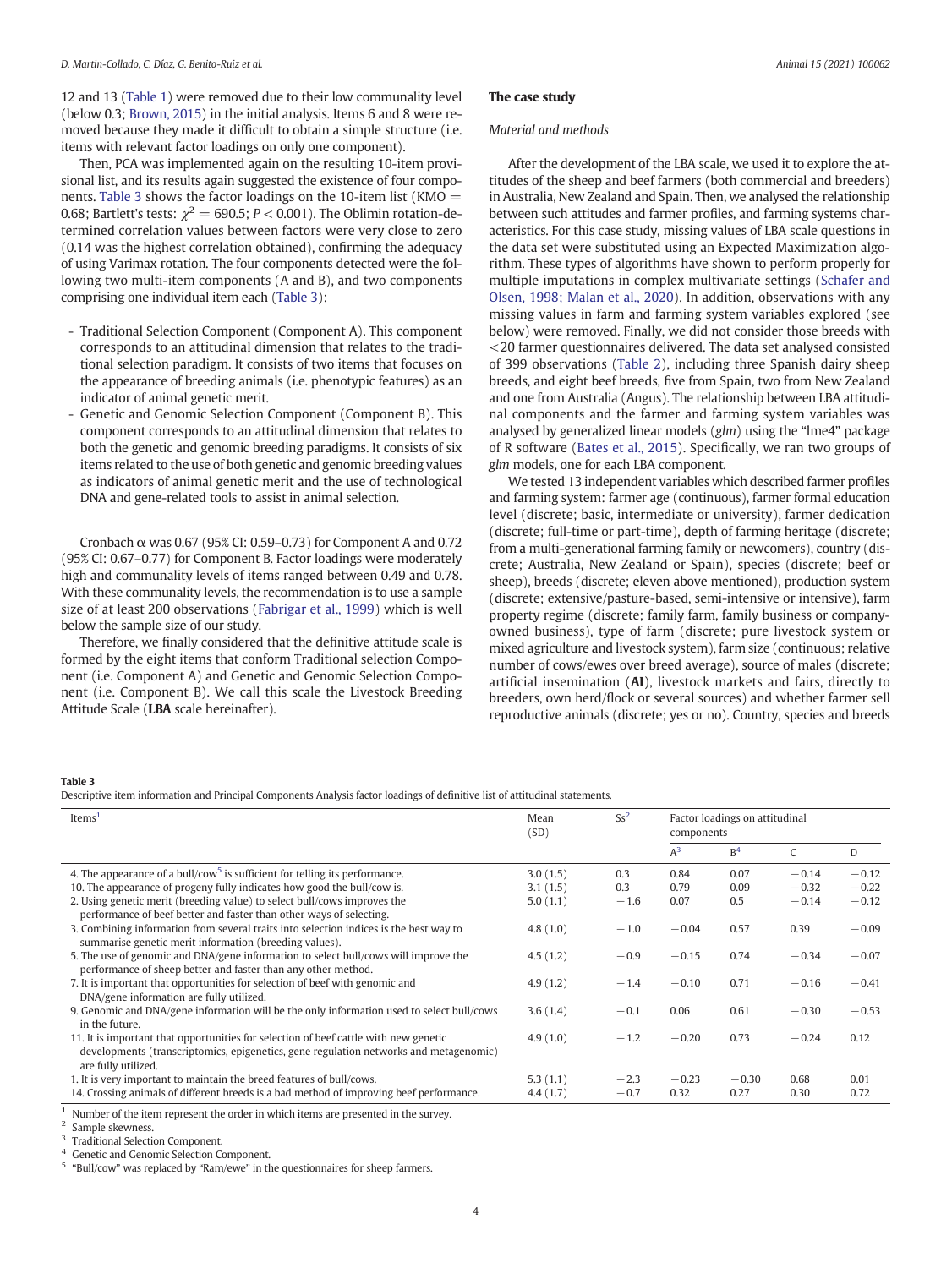are cofounded variables, where breed explains the other variables. Therefore, for each dependent variable, we ran a complete "acrossbreeds" model considering the 10 variables describing farmer profile and farm system plus a breed variable. In addition, we ran specific models for each breed to explore if the effect of farmer and farming system variables on farmer attitude depends on the breed considered. Models were built following a backward elimination procedure and evaluated using the Akaike Information Criterion.

#### Results

We found high variability in farmers' attitude towards both Traditional Selection and Genetic and Genomic Selection Components within countries, species and breeds (Fig. 1 and Supplementary Tables S1 and S2). Overall, Australian and New Zealand farmers (i.e. Angus, Hereford and Simmental) had lower values (more negative) in both components than Spanish farmers (ANOVA  $P < 0.001$ ; Supplementary Table S1). Dairy sheep farmers had on average lower values in the Traditional Selection Component and higher values in the Genetic and Genomic Breeding Component than beef farmers (ANOVA P < 0.001; Supplementary Table S1). Finally, comparing breeds, Assaf farmers had the highest value in the Genetic and Genomic Selection Component and the lowest value in the Traditional Selection Component of the breeds considered (pairwise *t*-test  $P < 0.001$ ; Supplementary Table S2). On the contrary, the highest values in the Traditional Selection Component were found in farmers raising Parda de Montaña, Rubia Gallega, Pirenaica and



Fig. 1. Scatter plot of farmers' attitudinal components values across species and breeds.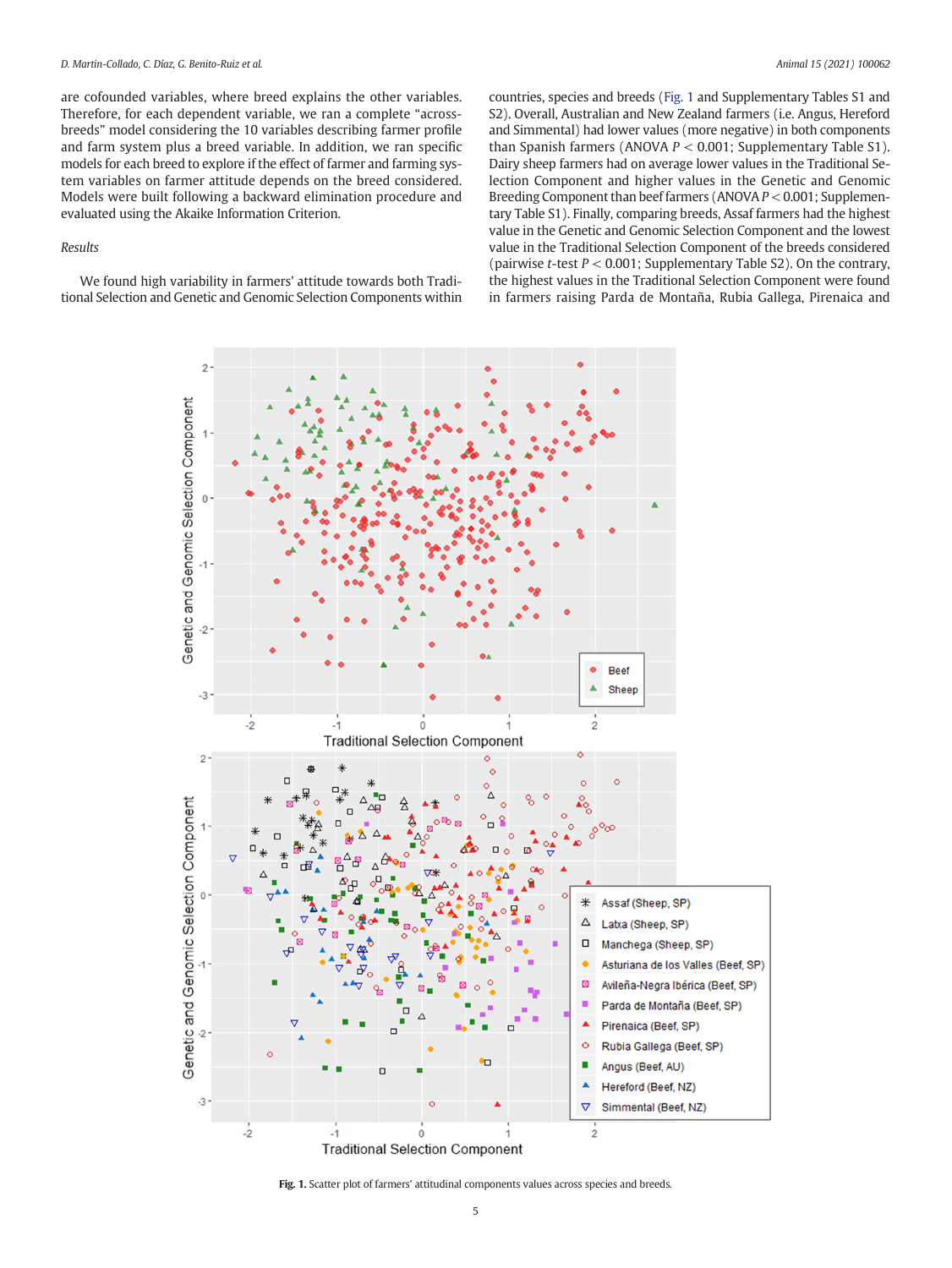Asturiana de los Valles breeds, while the lowest values in the Genetic and Genomic Selection Component were found in farmers raising Parda de Montaña, Angus, Hereford, Simmental and Asturiana de los Valles beef breeds (pairwise t-test  $P < 0.001$ ; Supplementary Table S2).

The across-breeds glm models developed showed that the breed farmed had a large effect on farmers' attitudes both towards traditional selection and towards genetic and genomic selection (Table 4). In addition to the breed effect, five farmer and farming system variables had significant effects on farmers' attitudes towards breeding. Regarding farmer profile, the higher the formal education level, the more negative attitudes towards Traditional Selection Component ( $P < 0.05$ ). Surprisingly, farmers with intermediate education level had more negative attitude towards genomic and genomic genetic improvement tools than farmers with both basic ( $P < 0.001$ ) or university education ( $P < 0.05$ ). In addition, farmers from families without farming tradition present a more negative attitude towards traditional selection tools than farmers with farming heritage ( $P < 0.05$ ). Comparing farming system characteristics, farmers with farms under a business property regime had a more negative attitude towards traditional selection than farmers from family farms or family business farms ( $P < 0.05$ ). Also, farmers with larger herds/flocks tended to have a more positive attitude towards genetic and genomic selection ( $P < 0.1$ ). Finally, considering the source of males, we found that farmers using AI also tended to have  $(P < 0.1)$  a more negative attitude towards traditional selection than farmers getting males from other sources. Farmer age, farmer dedication, production system, being a pure livestock farm or not, or being a breeder or not were found to have no effect in the across-breed models.

#### Table 4

Generalized linear models results for the association of farmer profile and farming system variables with farmer attitude towards genetic selection tools.

| <sup>1</sup> Variables and categories<br>("Reference category") | Genetic and<br>Genomic<br>Selection<br>Component | Traditional<br>Selection<br>Component |  |  |
|-----------------------------------------------------------------|--------------------------------------------------|---------------------------------------|--|--|
| Farmer formal education level                                   |                                                  |                                       |  |  |
| ("Intermediate")                                                |                                                  |                                       |  |  |
| <b>Basic</b>                                                    | $0.359***$                                       | $0.249*$                              |  |  |
| University                                                      | $0.312*$                                         | $-0.284*$                             |  |  |
| Family farming tradition ("No")                                 |                                                  |                                       |  |  |
| Yes                                                             | ns                                               | $0.256*$                              |  |  |
| Breed ("Angus")                                                 |                                                  |                                       |  |  |
| Hereford                                                        | ns                                               | $-0.549*$                             |  |  |
| Simmental                                                       | ns                                               | $-0.476*$                             |  |  |
| Asturiana de los Valles                                         | ns.                                              | $0.357^{\dagger}$                     |  |  |
| Avileña-Negra Ibérica                                           | $0.647**$                                        | ns                                    |  |  |
| Parda de Montaña                                                | ns                                               | $0.994***$                            |  |  |
| Pirenaica                                                       | $0.980***$                                       | $0.637***$                            |  |  |
| Rubia Gallega                                                   | $1.092***$                                       | $0.709***$                            |  |  |
| Assaf                                                           | 1.824***                                         | $-0.706**$                            |  |  |
| Latxa                                                           | 1.244***                                         | ns                                    |  |  |
| Manchega                                                        | $0.832***$                                       | $-0.351^{\dagger}$                    |  |  |
| Farm property regime ("Family business")                        |                                                  |                                       |  |  |
| <b>Business</b>                                                 | ns                                               | $-0.411*$                             |  |  |
| <sup>2</sup> Herd/Flock size (Continuous variable)              | $0.098^{\dagger}$                                | ns                                    |  |  |
| Males source ("Directly to breeders")                           |                                                  |                                       |  |  |
| Artificial insemination                                         | ns                                               | $-0.316^{\dagger}$                    |  |  |
| Markets and fairs                                               | ns                                               | ns                                    |  |  |
| Own herd/flock                                                  | ns                                               | ns                                    |  |  |
| Several sources                                                 | ns.                                              | ns.                                   |  |  |
| Null deviance                                                   | 403.7                                            | 401.3                                 |  |  |
| Residual deviance                                               | 283.4                                            | 235.2                                 |  |  |
| Proportion of variance explained                                | 0.30                                             | 0.41                                  |  |  |
| Df                                                              | 16                                               | 19                                    |  |  |
| Akaike Information Criterion (AIC)                              | 1027.8                                           | 963.5                                 |  |  |

 $P < 0.1$ .

 $1$  The following variables did not show any significant effect on the models: Farmer age, farmer dedication, production system, pure livestock farms, and breeders.

<sup>2</sup> Number of reproductive females relative to breed average.

The results of the within-breeds models showed that the farming system and farmer profile factors described above had also a significant effect within many breeds (Supplementary Tables S3 and S4). On the other hand, the results of the within-breed analyses showed that some factors (i.e. farmer age, farmer dedication, the production system, being a pure livestock farm or not, or being a breeder or not) that did not show any general effect across breeds had a significant effect on farmers attitude within some breeds. For example, farmer age on the Genetic and Genomic Selection Component in Hereford ( $P < 0.05$ ) and on the Traditional Selection in Rubia Gallega (P < 0.05). Being a full-time farmer or not had an impact on the Genetic and Genomic Selection Component in Angus ( $P < 0.01$ ) and on the Traditional Selection in Rubia Gallega  $(P < 0.01)$ . The direction of the effect of some other factors (i.e. farmer dedication, production system, or being a breeder or not) depended on the breed considered. For example, Hereford ( $P < 0.05$ ) and Simmental  $(P < 0.05)$  farmers of grassland systems had lower values on the Genetic and Genomic Selection Component than semi-intensive farmers, but the opposite was found in Asturiana de los Valles and Rubia Gallega farmers  $(P < 0.01)$ . Pure livestock systems had a negative effect on the Traditional Selection Component in Hereford ( $P < 0.01$ ). Finally, being a breeder also influenced farmers' attitudes, but the direction of the effect also varied depending on the breed; in Hereford farmers, it had positive effect on the Genetic and Genomic Selection Component ( $P < 0.05$ ) and a negative effect on the Traditional Selection Component ( $P < 0.01$ ), but the opposite happens in Simmental breed.

# **Discussion**

In this study, we aimed to provide the livestock breeding industry with a measure scale to assess farmers' attitudes towards livestock breeding tools. The results reported suggest that the 8-item LBA scale we have developed is appropriate to measure farmer endorsement of both traditional selection methods and genetic and genomic selection tools. Our results - confirmed our initial hypothesis that farmers' attitudes towards breeding tools is a multidimensional concept. However, while the scale items were selected to represent three discernible components of farmers' attitude (covering traditional selection, genetic selection and genomic selection paradigms), results suggest that farmers' attitudes towards breeding tools have two components: traditional selection on the one hand, and, on the other hand, genetic and genomic selection combined. This finding has two key implications. First that, contrary to what one might think, farmers' positive attitudes towards traditional selection do not necessarily imply a negative attitude towards genetic and genomic tools, and vice versa. Second, that farmer's attitudes towards genetic and genomic tools are actually components on the same dimension, meaning that farmers do not differentiate between these two breeding approaches even though they have their specific uses, strengths and limitations.

Despite the fact that we have accomplished our goal of developing an instrument to measure farmers' attitude towards genetic improvement tools, we must highlight the need for further study of the LBA scale. First, it is important to assess if the scale is valid and reliable for other farmer communities beyond those studied here, farmers raising dairy sheep and beef breeds mainly from Spain (79.3% of the data used for the assessment of the scale) and to a smaller extent from Australia (11.8%) and New Zealand (8.9%). In a similar vein, an international group of geneticist carefully defined the 14 statements of the initial list of items to comprise all the attitudinal positions existing in the animal breeding discourse. However, their work and experience within the breeding industry is mainly in developed countries; therefore, the views might be biased towards these realities. Second, future research is needed to revise the issues of the scale dimensionality and corroborate that the two-dimensional pattern we found also applies in other farmer communities. In this sense, the study of the dimensionality of the scale in farmer communities where genomic breeding programmes are in place or in communities without well-established genetic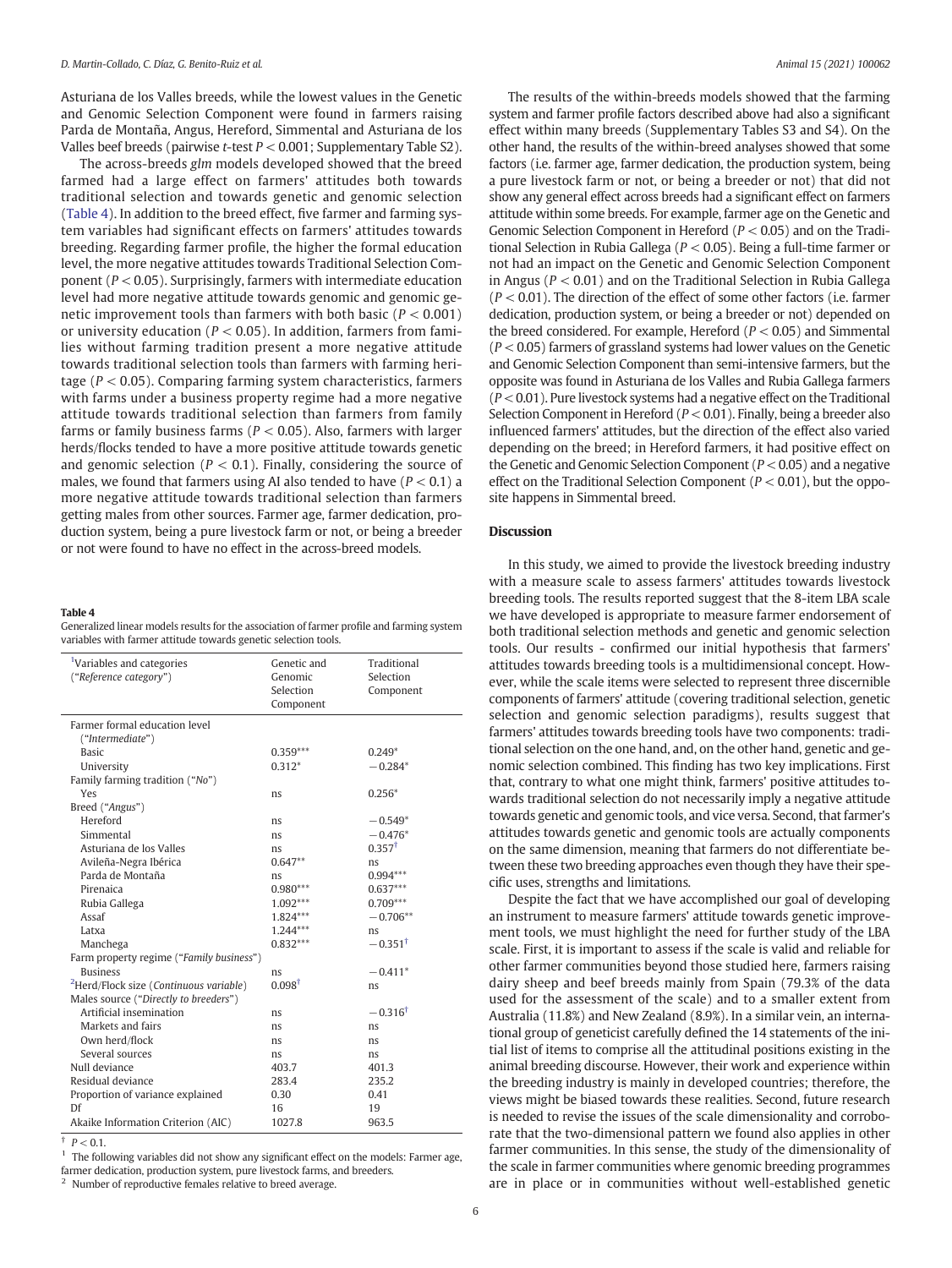breeding programmes might lead to different results. Such a study might give us some insight into the influence of the state of breeding programmes development in shaping farmer attitudes. Third, it would be important to replicate the results obtained regarding the dimensionality of the data with new samples from the same farmer communities considered in this study, to evaluate the temporal stability of the two identified components. Finally note that the scale has been developed for farmers in the broader sense (either commercial or breeders), but it will likely be applicable to other livestock industry stakeholder (e.g. veterinarians, breed association technicians, etc.); however, further research is needed to confirm this.

As a case study, we explored farmer attitudes across breeds, species and countries and analysed farmer and farming system factors as drivers of the identified attitudes. We found that farmer attitudes towards both traditional selection and genetic and genomic selection are very variable not only across the studied breeds, species and countries but also within them. Part of this variation can be explained by some of the captured farmer profile (i.e. education level and family farming tradition), and farming system characteristics (i.e. farm property regime, herd/flock size and source of males). Education level has been shown to shape attitudes towards multiple issues, and especially towards farm innovation (e.g. [Knight et al., 2003](#page-7-0)). We expected that the higher the education level, the more positive attitude towards genetic and genomic selection and the more negative towards traditional selection.We found a clear signal that the higher the formal education level, the more negative the attitude towards traditional selection but no relationship with attitude towards genetic and genomic selection. One interesting result is related to the influence of family farming tradition on farmer attitudes towards breeding. Farmers with farming heritage showed higher positive attitude towards traditional selection compared to "newcomer" farmers. Traditional selection may be embedded in tradition and taught across generations, while genetic and genomic selection is taught to date mainly through extension services and professional learning programmes. As expected, business-oriented farmers using AI (which are in general large farms run by full-time farmers) had a more negative attitude towards traditional selection. This is so because business-oriented farms usually have breeding protocols based on the use of genetic breeding values rather than on phenotypic selection and use AI to disseminate high genetic merit males and therefore increase the genetic level of the population.

In addition to the above-mentioned variables, we found that the breed raised had a large effect on farmer attitude towards breeding. When looking at each breed in detail, our models showed that some variables that did not show any direct effect across breeds influenced farmers' attitudes within breeds. This was the case of age and whether the farmer was a full-time farmer or not. The effect of some other factors such as farmer dedication, production system, or being a breeder or not, was confusing in the sense that the direction depended on the breed considered. This could be due to the presence of latent variables that confuse or cancel the direct effect of these factors on the farmer's attitudes, and whose mediating effect has not been identified to date. For example, some of these variables might be influencing farmer innovation ability that might be actually the driver of farmer attitude. In such a case, it could happen that in some communities, younger farmers are more innovative, while in other communities, elder farmers have more economic capacity and are therefore more prone to take risks associated with innovation. We hope future studies help clarifying this issue.

[Shrigley \(1983\)](#page-7-0) determined that attitudes are not innate, but learned, suggesting some experience with an object/activity shapes attitudes and future relationships with that given object/activity. In this sense, we must note that we failed to consider this aspect in our study, by not analysing any variable that somehow measures farmer experience with traditional selection methods and/or genetic and genomic genetic improvement tools. Part of the "breed" effect on farmers' attitudes that could not be explained by the breed-specific factors, or the relationship between farming family tradition and attitudes outlined above could be linked to this level of farmer experience. Indeed, farmer experience is likely to be breed-specific because usually breeding programmes and their associated extension activities are designed, managed and implemented at breed level. Specifically, the success of the actual application of genetic or genomic breeding programmes (or even traditional selection) in a given breed case might very likely influence the attitude of the farmers raising the breed. In a similar vein, the real and perceived gain of genomic or genetic breeding vs traditional selection might also be a factor to consider when exploring farmers attitudes in future studies. Again, further research is needed to disentangle this aspect.

We developed the LBA scale to serve several functions. As a standard reference measure, it allows for the comparison of farmer attitudes across communities (e.g. across and within breeds, species, regions and countries), which is one of the main applications for attitude scales (e.g. [Hawcroft and Milfont, 2010; Grunert et al., 2018](#page-7-0)). The LBA scale opens the possibility of analysing the variables affecting farmer attitudes such as farmer background, farming systems, farm practices or any other variable of interest. We have analysed these two aspects in our case study. In addition, the development of the LBA scale should of course have practical uses in breeding programme design and implementation. The scale might help in evolution of breeding programmes by identifying both the farmers most inclined to uptake breeding innovations in the early stage of its establishment, and the farmers that would be more reluctant to participate in such programmes, thus informing where to focus extension efforts. In this sense, we must acknowledge there are other socio-psychological variables, besides attitudes, influencing people behaviour such us norms, values, beliefs and interests among others, which are considered in different analysis frameworks such us the Theory of Planned Behaviour (e.g. [Borges](#page-7-0) [et al., 2014\)](#page-7-0) to explain farmer behaviour. The consideration of these factors in future studies will help to get a wider picture of driving forces of farmers breeding decision-making. We hope our study stimulates new research in this direction. Finally, the scale will also allow benchmarking the evolution of attitudes over space and time and, in this sense, might serve as an indicator for the assessment of the impact of farmer training programmes and the breeding programme at large.

To our knowledge, this study is the first attempt at measuring farmers' attitudes towards breeding methods and tools using standardized psychometric methodologies and statistical tools.We believe that it has produced relevant results, especially the finding that farmers' attitudes towards breeding are linked to two separate and independent components. However, the case study presented has also posed some questions regarding the variable influencing farmers' attitudes. We hope to see additional longitudinal research using the LBA scale to confirm the findings of our study and to provide further insight into the usefulness of the measurement scale in identifying elements of farmers' attitudes.

#### Supplementary materials

Supplementary data to this article can be found online at [https://doi.](https://doi.org/10.1016/j.animal.2020.100062) [org/10.1016/j.animal.2020.100062](https://doi.org/10.1016/j.animal.2020.100062).

#### Ethics approval

Not applicable.

#### Data and model availability statement

None of the data were deposited in an official repository.

# Authors ORCIDs

D. Martín-Collado: 0000-0002-2087-961X. D. Ondé: 0000-0002- 1032-4506.T. J. Byrne: 0000-0003-4057-1601.